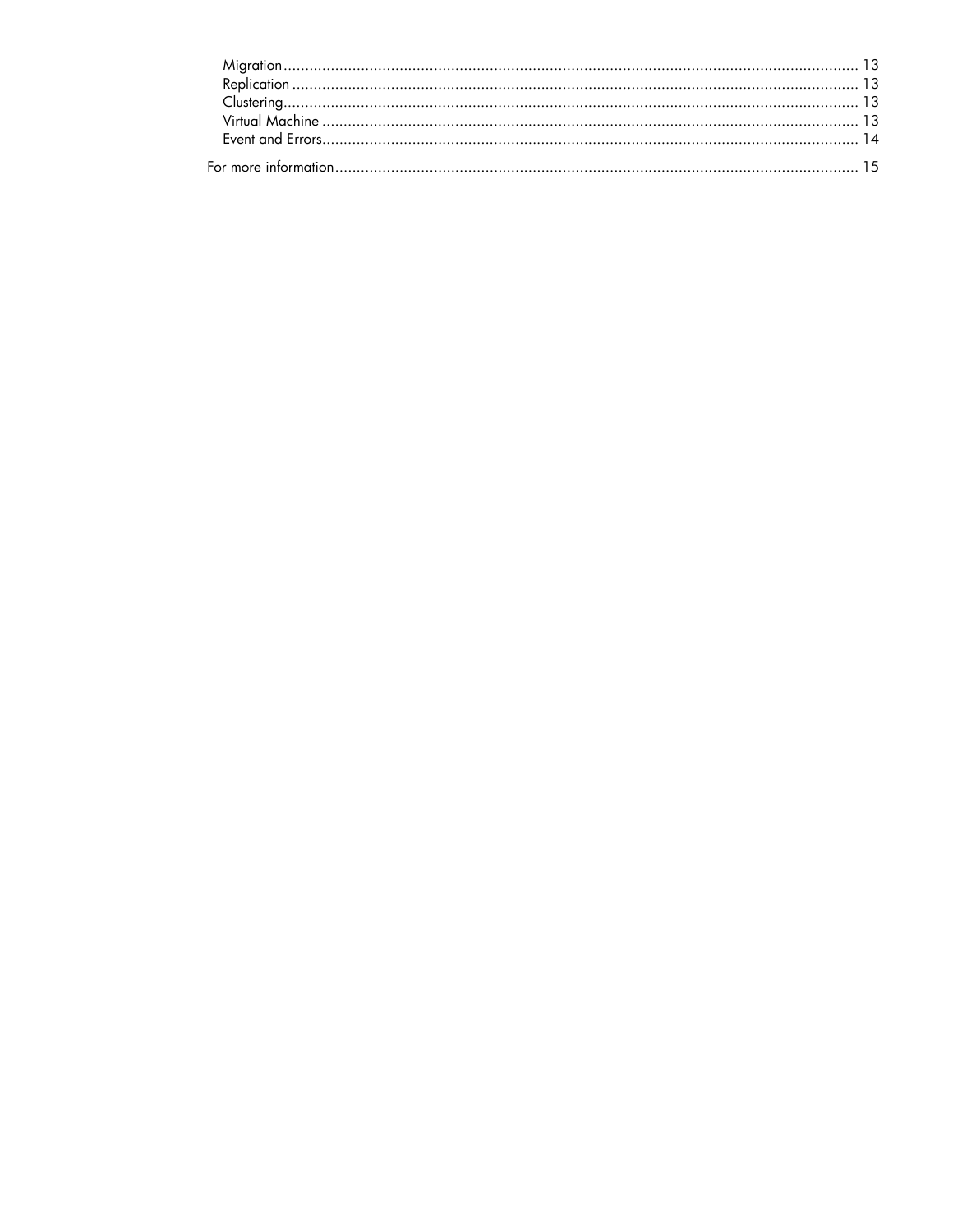## <span id="page-2-0"></span>**Overview**

The HP StorageWorks X1000/X3000 Network Storage Systems (NSS), referred to as Storage Servers, offer unified storage features that are easy to install, manage, and configure. Built on industry-standard hardware and based on Microsoft Windows Storage Server 2008, the NSS products are powerful storage solutions that support the entire Information Lifecycle Management (ILM) process for data hosted on these servers. This document identifies various tools and resources offered by HP and Microsoft to manage these environments.

# <span id="page-2-1"></span>Setup, configuration and updates

### <span id="page-2-2"></span>Quick Restore (QR) DVD

The HP Storage Server comes preinstalled with Microsoft Windows Storage Server 2008 x64 Edition Operating System, which includes Microsoft iSCSI Target and either HP Automated Storage Manager on X1000 Storage Servers or Microsoft Cluster Service license on X3000 Storage Servers.

In the event of an irrecoverable crash, use the QR DVD to restore the Storage Server. The DVD is also available online at (<http://software.hp.com/portal/swdepot/displayProductsList.do?category=NAS>).

### <span id="page-2-3"></span>Initial Configuration Wizard

The HP Initial Configuration Wizard provides a quick and easy way of configuring the HP Storage Server by setting up basic system configuration parameters like Date, Time, Network, and Computer Name.

| Welcome<br>The configuration wizard will aid in configuring the Network Storage System. After completing<br>this wizard the storage system will be ready for file sharing.<br><b>Initial Configuration</b><br>Wizard<br>Welcome<br>Date and Time<br>F Yes, I would like to use this wizard for easy system configuration and shared folder creation.<br>Network Configuration<br>C No thanks. I will configure the system using other methods.<br>Computer Name<br>Create a Shared Folder<br>Summary | <b>EHP Initial Configuration Wizard</b> | $\Box$ o $\times$ |
|------------------------------------------------------------------------------------------------------------------------------------------------------------------------------------------------------------------------------------------------------------------------------------------------------------------------------------------------------------------------------------------------------------------------------------------------------------------------------------------------------|-----------------------------------------|-------------------|
|                                                                                                                                                                                                                                                                                                                                                                                                                                                                                                      |                                         |                   |
|                                                                                                                                                                                                                                                                                                                                                                                                                                                                                                      |                                         |                   |
|                                                                                                                                                                                                                                                                                                                                                                                                                                                                                                      |                                         |                   |
|                                                                                                                                                                                                                                                                                                                                                                                                                                                                                                      |                                         |                   |
|                                                                                                                                                                                                                                                                                                                                                                                                                                                                                                      |                                         |                   |
|                                                                                                                                                                                                                                                                                                                                                                                                                                                                                                      |                                         |                   |
|                                                                                                                                                                                                                                                                                                                                                                                                                                                                                                      |                                         |                   |
| $<$ Back<br>Next<br>Help<br>Cancel                                                                                                                                                                                                                                                                                                                                                                                                                                                                   |                                         |                   |

Figure 1: Initial Configuration Wizard

This wizard is launched by default every time the system is restarted. This tool may also be accessed from the HP Server Manager, as shown below.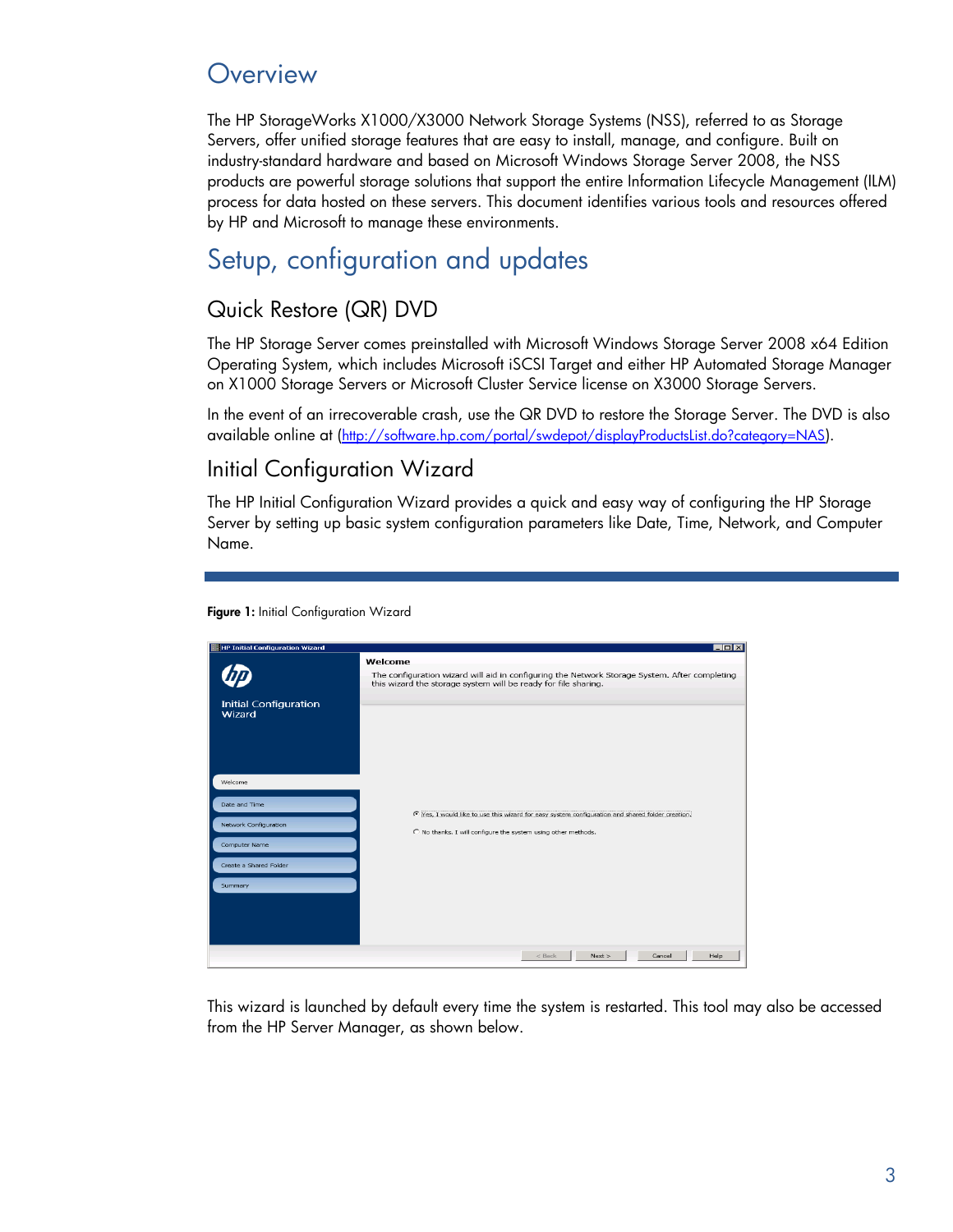Figure 2: Accessing the Initial Configuration Manager from the HP Server Manager



### <span id="page-3-0"></span>HP Initial Configuration Assistant

The HP Initial Configuration Assistant may also be used to configure the HP Storage Server. The HP Initial Configuration Assistant provides a step-by-step approach to configuring the server. This tool is launched by default at system startup, and may also be launched by typing oobe from command prompt.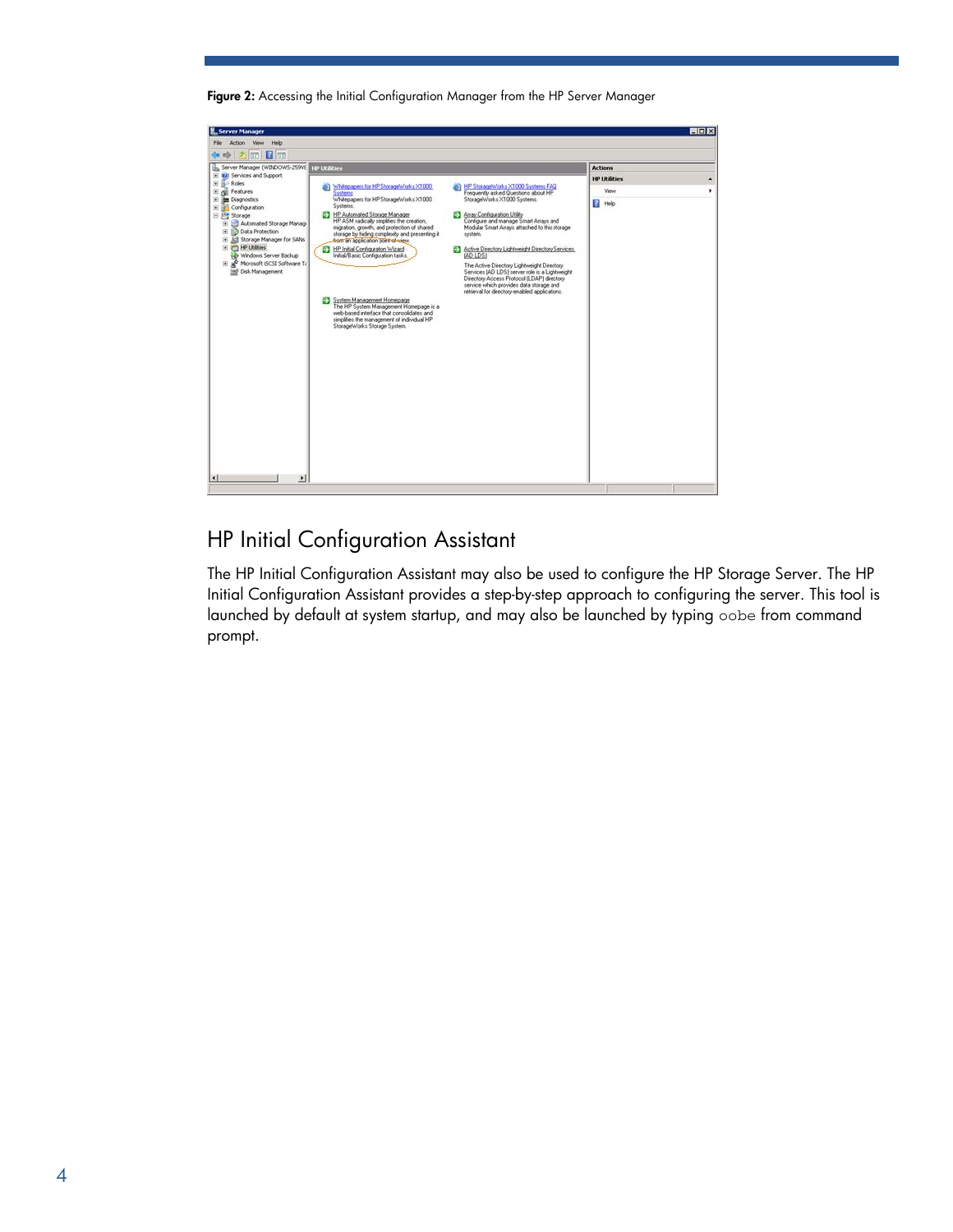

| Welcome to HP StorageWorks Configuration Assistant |                                                  | Windows <sup>®</sup><br>Storage Server 2008                                                                                                                                                      |
|----------------------------------------------------|--------------------------------------------------|--------------------------------------------------------------------------------------------------------------------------------------------------------------------------------------------------|
| Provide Computer Information                       |                                                  | и<br>Specifying computer information                                                                                                                                                             |
| Set time zone                                      | Time Zone:                                       | [GMT-08:00] Pacific Time [US_Canada]                                                                                                                                                             |
| Configure networking                               | Network Adapters:                                | Multiple detected                                                                                                                                                                                |
| Provide computer name and domain                   | <b>Full Computer Name:</b><br>Workgroup:         | WINDOWS-259V8NF<br>WORKGROUP                                                                                                                                                                     |
| <b>Update This Server</b>                          |                                                  | Updating your Windows server                                                                                                                                                                     |
| S. Enable automatic updating and feedback          | Updates:<br>Feedback:                            | Install updates automatically using Windows Update<br>Windows Error Reporting off<br>Not participating in Customer Experience Improvement Program                                                |
| Download and install updates                       | Checked for Updates: Never<br>Installed Updates: | Never                                                                                                                                                                                            |
| Customize This Server                              |                                                  | Customizing your server                                                                                                                                                                          |
| Add roles                                          | Roles:                                           | Active Directory Lightweight Directory Services, File Services, Print Services, Terminal Services,<br>Web Server (IIS)                                                                           |
| Add features                                       | Features:                                        | .NET Framework 3.0 Features, BitLocker Drive Encryption, BITS Server Extensions, Internet<br>Printing Client, Message Queuing, Multipath I/O, Remote Server Administration Tools, SMTP<br>Server |
| <b>SET Enable Remote Desktop</b>                   | <b>Remote Desktop:</b>                           | Enabled                                                                                                                                                                                          |
| Configure Windows Firewall                         | Firewall:                                        | On                                                                                                                                                                                               |
| Print, e-mail, or gave this information            |                                                  |                                                                                                                                                                                                  |
| Configure HP Recommended Settings                  |                                                  | Specifying HP recommended settings                                                                                                                                                               |
|                                                    |                                                  |                                                                                                                                                                                                  |

#### <span id="page-4-0"></span>Latest product updates

#### **HP Service Release**

HP Service Release offers complete updates for HP Storage Servers. The HP Service Release provides the following:

- Firmware and driver updates for the HP Storage Server hardware
- Microsoft Security Patch and Hotfix updates
- HP Software updates including HP Automated Storage Manager (ASM) updates
- Third party software updates (if any)

To retrieve HP Service Release go to <u>HP Business Support Center</u> and then select the "Download drivers and software" for the server.

#### <span id="page-4-1"></span>HP Automated Storage Manager (ASM) update

HP Automated Storage Manager for HP StorageWorks X1000 Network Storage System enables simple storage management for applications like Exchange, SQL. HP highly recommends updating this frequently, as each update release may have critical bug fixes and/or new storage management features. This update is available from [HP Business Support Center](http://h20000.www2.hp.com/bizsupport/TechSupport/Home.jsp?lang=en&cc=us&prodTypeId=12169&prodSeriesId=3954714&lang=en&cc=us) by selecting **Download drivers and software** for the server.

#### <span id="page-4-2"></span>VDS Hardware Provider updates

ASM and Microsoft tools like Storage Manager for SAN, Share and Storage Management, and Logical Disk Manager use the VDS Hardware Provider to configure storage. To obtain the latest updates go to [HP Business Support Center](http://h20000.www2.hp.com/bizsupport/TechSupport/Home.jsp?lang=en&cc=us&prodTypeId=12169&prodSeriesId=3954714&lang=en&cc=us) and select the "Download drivers and software" for the server.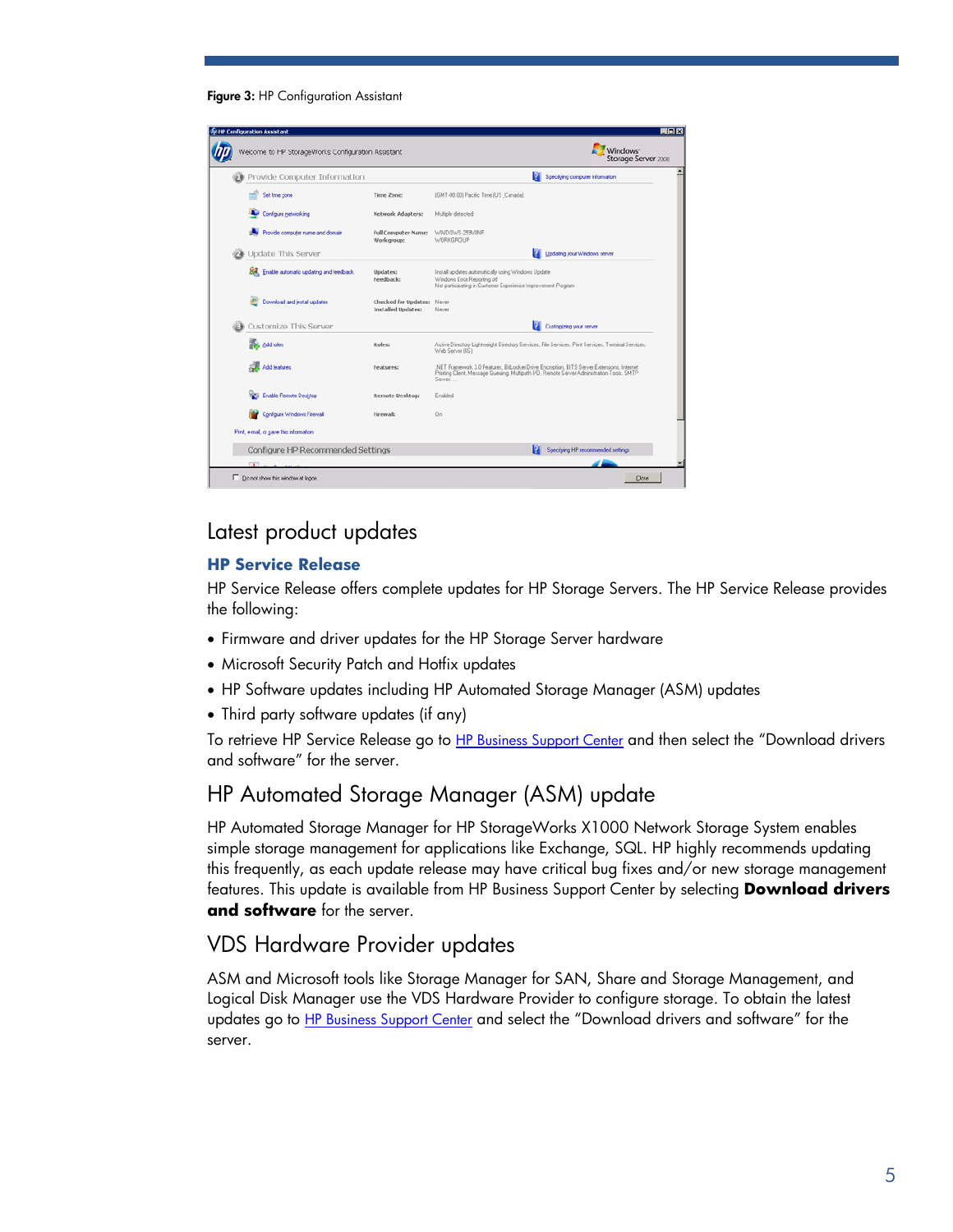### <span id="page-5-0"></span>Microsoft Auto Update

The HP Storage Servers are based on the Microsoft Windows Storage Server 2008 operating system, which belongs to the Windows Server 2008 family. Enabling the Microsoft Auto Update on the Storage Server ensures the installation of the latest Microsoft Security patches either automatically or at the user's convenience. To configure the auto update use the HP Initial Configuration Assistant, or select **Windows Update** from the **Control Panel** as shown below.

#### Figure 4: Auto Update

| Welcome.to HP StorageWorks Configuration Assistant |                                               |                                                                                                                                                                                                | <b>Windows</b><br>Storage Server 2008 |
|----------------------------------------------------|-----------------------------------------------|------------------------------------------------------------------------------------------------------------------------------------------------------------------------------------------------|---------------------------------------|
| <b>Provide Computer Information</b>                |                                               | и<br>Specifying computer information                                                                                                                                                           |                                       |
| <b>Carl fates gone</b>                             | Timer Zoolen                                  | IGMT-00:00) Piecilic Time (US ,Canada)                                                                                                                                                         |                                       |
| Configure petiodiang                               | Network Adapters:                             | Multiple detected                                                                                                                                                                              |                                       |
| Provide computer isate and domain                  | Full Correputer Nation<br>Work-prouse)        | WADDWS-2ER/INF<br>WORKSROUP                                                                                                                                                                    |                                       |
| Undate This Secure                                 |                                               | и<br>Uselating your Windows server                                                                                                                                                             |                                       |
| SR. Endie automatic updating and feedback          | <b>Updates:</b><br>Fredhack:                  | install updates automatically uning Windows Update<br>Washing Eine Reporting off<br>Aint participating in Customer Experience Inprovement Program                                              |                                       |
| Download and initial updates                       | Checked for thidates:<br>lisat alled Undates: | <b>News</b><br>Résume                                                                                                                                                                          |                                       |
| Customize This Server                              |                                               | Customered your server                                                                                                                                                                         |                                       |
| Add roles                                          | <b>Hales:</b>                                 | Active Directory Lightweight Directory Services, File Services, Part Services, Tentanal Services,<br>Web Service (IRS)                                                                         |                                       |
| Add (eatures                                       | Features:                                     | NET Framework: 10 Features, BitCocket Drive Excospion, BITS Server Extensions, Internet<br>Parting Client, Mensage Queuing, Mulliplath UO, Renote Server Administration Tools, SMTP<br>Series. |                                       |
| <b>NGL Enable Remote Designs</b>                   | <b>Hessels Desktup:</b>                       | Enabled                                                                                                                                                                                        |                                       |
| Configure Windows Firewall                         | Firewall:                                     | Dis-                                                                                                                                                                                           |                                       |
| Pint, e-nal, or prive this information.            |                                               |                                                                                                                                                                                                |                                       |
| Configure HP Recommended Settings                  |                                               |                                                                                                                                                                                                | Specifying HP recommended settings.   |
| <b>FW</b>                                          |                                               |                                                                                                                                                                                                |                                       |

### <span id="page-5-1"></span>Component distribution location

By default, all components installed on the HP Storage Server are also available as a package in the C:\hpnas\Components folder.

## <span id="page-5-2"></span>HP Server Manager

HP Server Manager provides a wide range of capabilities to configure the server and storage of the HP Storage Server. HP Server Manager is also available through web in the following ways:

- http://<serverrname>:3201
- https://<servername>:3202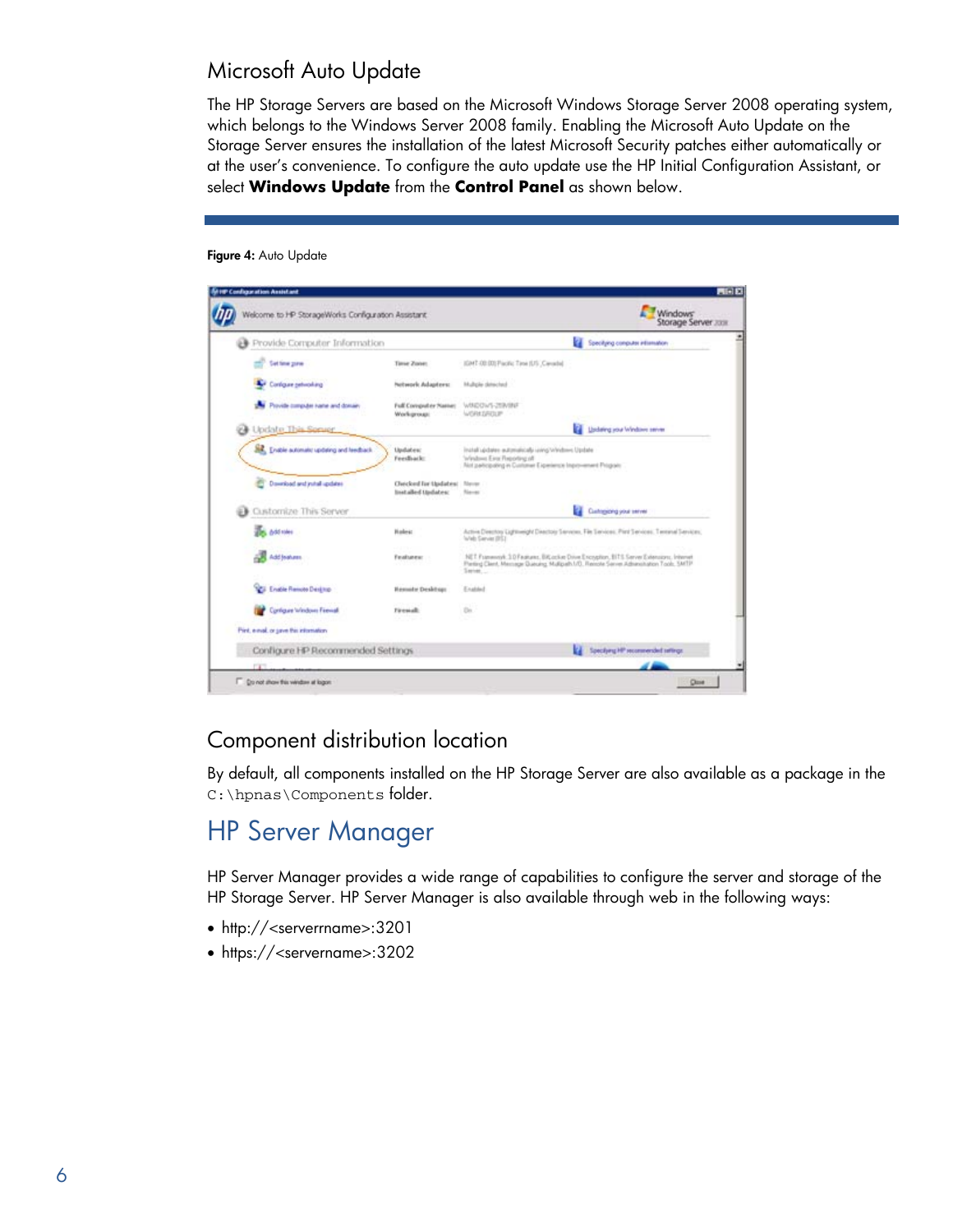#### Figure 5: HP Server Manager



## <span id="page-6-0"></span>HP Automated Storage Manager

HP ASM simplifies the creation, migration, growth, protection of shared storage by hiding complexity and presenting an application point of view. Included with all HP StorageWorks X1000 Network Storage Systems, this software is designed for those with little or no storage expertise and includes tools to easily migrate and manage data using automated best practice logic. It also saves time for storage experts. Wizards require only a few mouse clicks to expertly set up and protect files and/or iSCSI storage, and make the move to unified network storage a quick and painless experience for anyone. To access ASM from the Desktop*,* select the **Programs menu**, then under **Storage**, select **Server Manager**.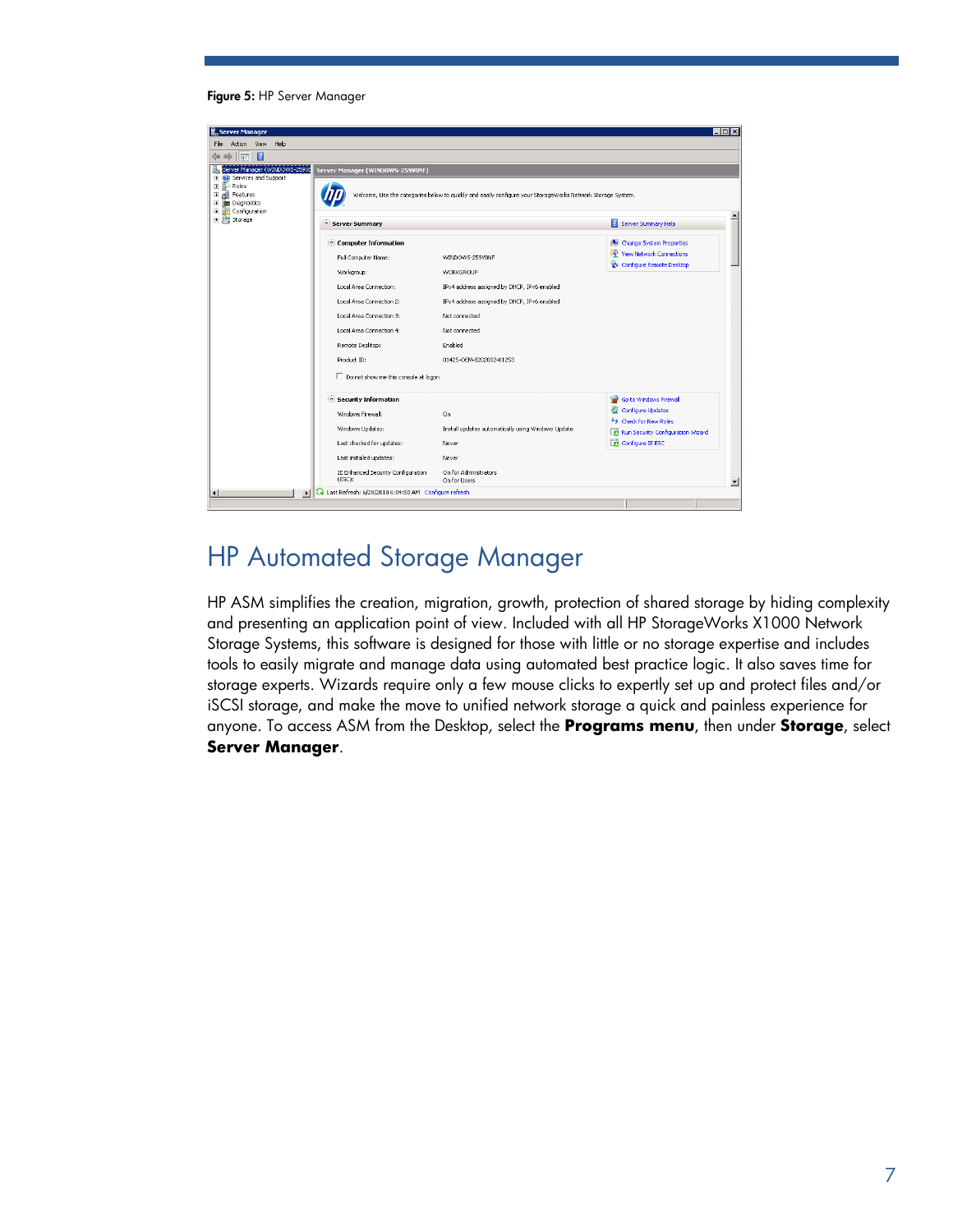|  | Figure 6: Automated Storage Manager |  |
|--|-------------------------------------|--|
|  |                                     |  |

| Automated Storage Manager                       |                                      | EOX                                                   |
|-------------------------------------------------|--------------------------------------|-------------------------------------------------------|
| Action View Window<br>Help<br>File              |                                      | $-1$ $-1 \times 1$                                    |
| $ 2 $ in<br>$\Rightarrow$<br>$\ \vec{r}\ $<br>⇦ |                                      |                                                       |
| Automated Storage Manager (localhost)           | Filter: Show all<br>Application View | <b>Actions</b><br>$\overline{\phantom{a}}$            |
|                                                 |                                      | Automated Storage Manager (local A                    |
|                                                 | <b>B</b> Exchange                    | · Application View                                    |
|                                                 |                                      | Storage View                                          |
|                                                 | Shared Folders                       | Application Server View                               |
|                                                 |                                      | Storage Utilization View                              |
|                                                 | <b>SQL</b> Server                    | 鶗<br>Add HP Storage System                            |
|                                                 |                                      | $\mathbf{z}$<br>Refresh                               |
|                                                 | <b>B</b> User-Defined                | Host an Exchange Storage Group                        |
|                                                 |                                      | Create a Shared Folder                                |
|                                                 |                                      | Host a SQL Server Database                            |
|                                                 |                                      | Host a User-Defined Application                       |
|                                                 |                                      | Create a Virtual Library                              |
|                                                 |                                      | <b>Additional Actions</b><br>Seg Show the Task Viewer |
|                                                 |                                      | A.<br>Configure Display Options                       |
|                                                 |                                      | <i>A</i><br>Configure Application Credentials         |
|                                                 |                                      | Configure Storage Networks                            |
|                                                 |                                      |                                                       |
|                                                 |                                      | View<br>New Window from Here                          |
|                                                 |                                      | $\sqrt{2}$<br>Help                                    |
|                                                 |                                      |                                                       |
|                                                 | <b>A</b> One or more alerts exist    | <b>B</b> Discovering                                  |
|                                                 |                                      |                                                       |

# <span id="page-7-0"></span>File sharing

HP Storage Servers offer wide support of file sharing to distribute operating systems primarily through the support of CIFS, NFS, HTTP, and FTP file sharing protocols. These protocols are supported in Microsoft Windows Storage Server 2008. For more information, see the following websites:

- Windows (CIFS, SMB): [http://technet.microsoft.com/en-us/library/cc753175\(WS.10\).aspx](http://technet.microsoft.com/en-us/library/cc753175(WS.10).aspx)
- Unix (NFS): [http://technet.microsoft.com/en-us/library/cc770406\(WS.10\).aspx](http://technet.microsoft.com/en-us/library/cc770406(WS.10).aspx)

#### <span id="page-7-1"></span>Creating Windows, Unix File Share

To enable access to files and/or directories hosted on HP Storage Servers for external clients, create a file share using one of the following are some methods.

#### **HP ASM**

Open ASM, and select the **Create a Shared Folder Wizard**, and then select the Windows and/or UNIX share option as shown below.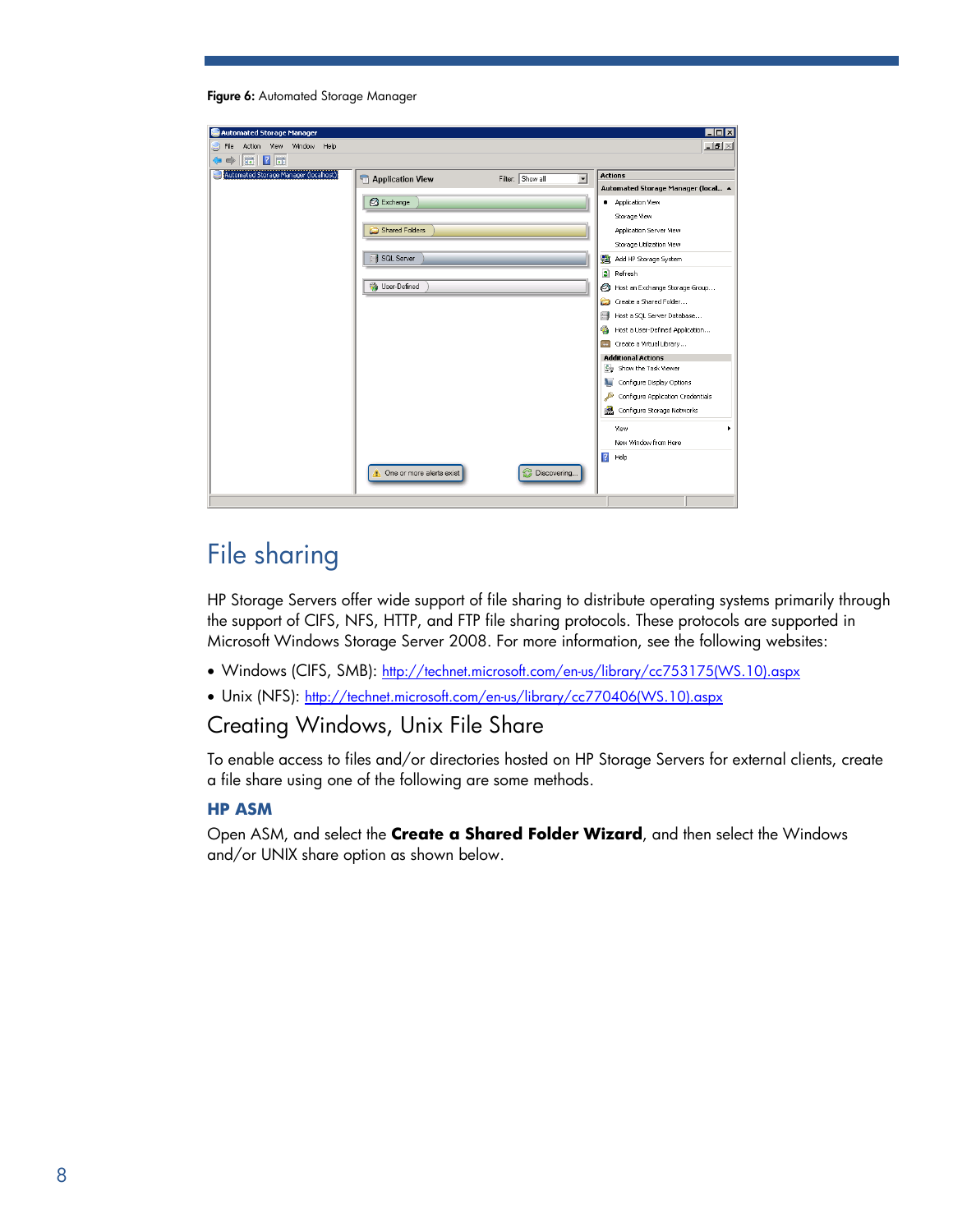#### Figure 7: Starting the Create a Shared Folder Wizard

| <b>Automated Storage Manager</b>      |                                                                                                                                                                                                | $   \Box   \times  $                |
|---------------------------------------|------------------------------------------------------------------------------------------------------------------------------------------------------------------------------------------------|-------------------------------------|
| Window<br>Action View<br>File         | Help                                                                                                                                                                                           | $ P$ $\times$                       |
| 2 <br>ا ہوا                           |                                                                                                                                                                                                |                                     |
| Automated Storage Manager (localhost) | Filter: Show all<br>न<br>Application View                                                                                                                                                      | <b>Actions</b>                      |
|                                       |                                                                                                                                                                                                | Automated Storage Manager (local A  |
|                                       | $\mathbb{Z}$ Euclidean<br>$\overline{\mathbf{x}}$                                                                                                                                              | Application View                    |
| Create a Shared Folder Wizard         |                                                                                                                                                                                                | Storage View                        |
|                                       | Welcome to the Create a Shared Folder Wizard                                                                                                                                                   | Application Server View             |
|                                       | This wizard helps you create a shared folder on your HP Storage System.                                                                                                                        | Storage Utilization View            |
|                                       |                                                                                                                                                                                                | Add HP Storage System               |
|                                       | Use this wizard to create and allocate storage for a new shared folder. Upon completion, you can<br>monitor and manage the storage for the shared folder through the Automated Storage Manager | Ы<br>Refresh                        |
|                                       | (ASM).                                                                                                                                                                                         | D<br>Host an Exchange Storage Group |
|                                       |                                                                                                                                                                                                | Create a Shared Folder              |
|                                       |                                                                                                                                                                                                | Host a SQL Server Database          |
|                                       |                                                                                                                                                                                                | Host a User-Defined Application     |
|                                       |                                                                                                                                                                                                | Create a Virtual Library            |
|                                       |                                                                                                                                                                                                | <b>Additional Actions</b>           |
|                                       |                                                                                                                                                                                                | Sw Show the Task Viewer             |
|                                       |                                                                                                                                                                                                | Configure Display Options           |
|                                       |                                                                                                                                                                                                | Configure Application Credentials   |
|                                       |                                                                                                                                                                                                | L.<br>Configure Storage Networks    |
|                                       |                                                                                                                                                                                                | View                                |
|                                       | To continue, click Next.                                                                                                                                                                       | New Window from Here                |
|                                       | Help<br>Next<br>Cancel<br>Back                                                                                                                                                                 | Help                                |
|                                       | One or more alerts exist                                                                                                                                                                       |                                     |
|                                       |                                                                                                                                                                                                |                                     |

Figure 8: Create a Shared Folder Wizard



#### **Share and Storage Management**

You may also create Windows/Unix shares by selecting **Administrative Tools** and then selecting **Share and Storage Management**. To create new shares, select the **Provision a Share**.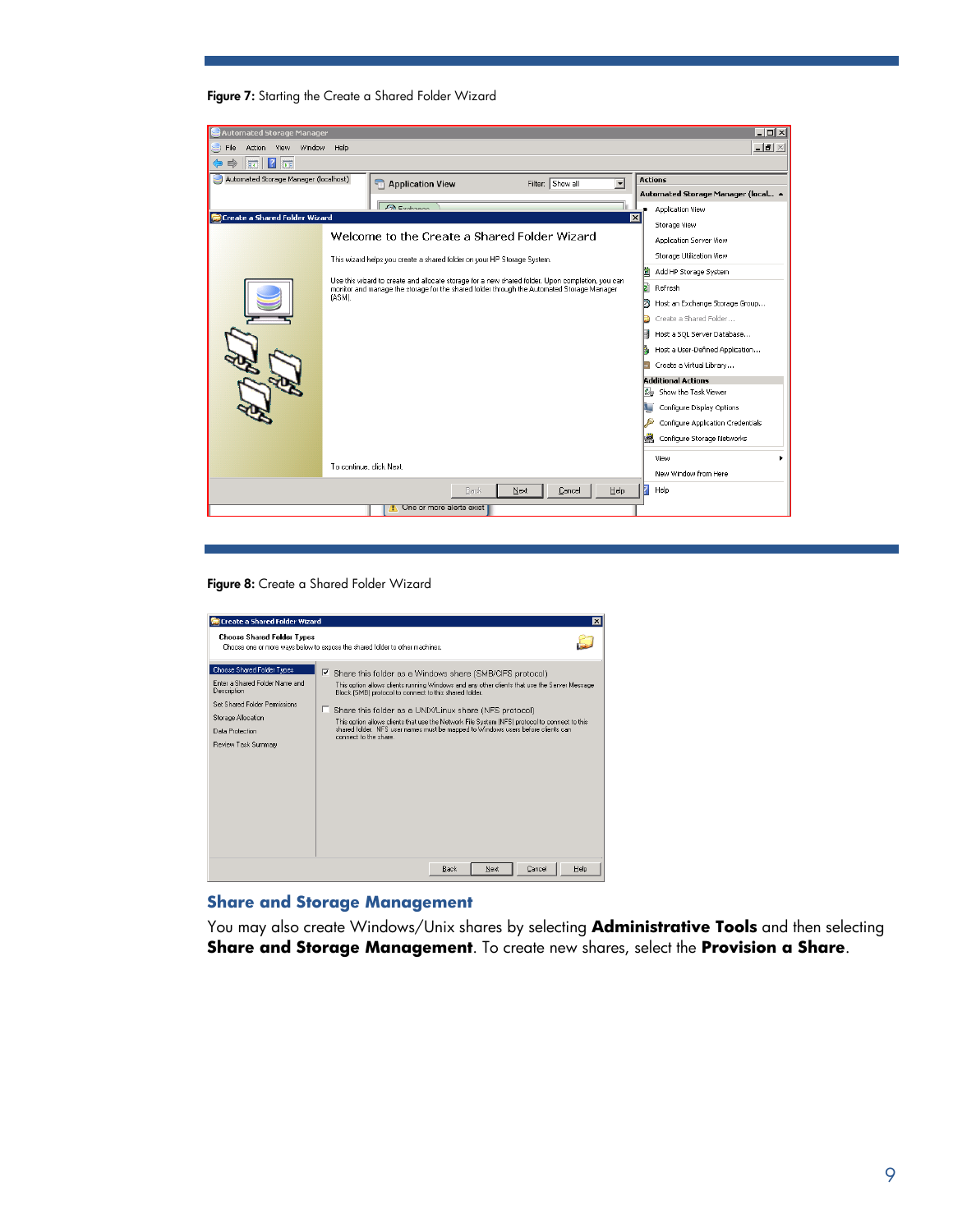#### Figure 9: Provision a Shared Folder Wizard

| Provision a Shared Folder Wizard    |                          |                                                    |                       |                                                                                         | I⊓Ix   |
|-------------------------------------|--------------------------|----------------------------------------------------|-----------------------|-----------------------------------------------------------------------------------------|--------|
| <b>Shared Folder Location</b><br>33 |                          |                                                    |                       |                                                                                         |        |
| Steps:                              |                          |                                                    |                       | Specify the folder that you want to share. On a volume with appropriate characteristics |        |
| Shared Folder Location              |                          | not exist, click Provision Storage and create one. |                       | and space, select an existing folder or create a new one. If an appropriate volume does |        |
| <b>NTFS Permissions</b>             |                          |                                                    |                       |                                                                                         |        |
| <b>Share Protocols</b>              | Location:                |                                                    |                       |                                                                                         |        |
| Quota Policy                        |                          |                                                    |                       | Browse                                                                                  |        |
| File Screen Policy                  |                          |                                                    |                       |                                                                                         |        |
| Review Settings and Create<br>Share | Available volumes:       |                                                    |                       |                                                                                         |        |
| Confirmation                        | Volume<br>System (C:)    | Capacity<br>137 GB                                 | Free Space<br>94.3 GB | Type<br>Mirror                                                                          |        |
|                                     |                          |                                                    |                       |                                                                                         |        |
|                                     |                          |                                                    |                       |                                                                                         |        |
|                                     |                          |                                                    |                       |                                                                                         |        |
|                                     | Details                  |                                                    |                       |                                                                                         |        |
|                                     | Volume: System (C:)      |                                                    |                       |                                                                                         |        |
|                                     |                          | Shadow copies: Not configured                      |                       |                                                                                         |        |
|                                     | Indexing: Not configured |                                                    |                       |                                                                                         |        |
|                                     |                          | Single instance store: Not configured              |                       |                                                                                         |        |
|                                     |                          | Highly available server: Volume is not clustered   |                       |                                                                                         |        |
|                                     |                          |                                                    |                       |                                                                                         |        |
|                                     |                          |                                                    |                       | Provision Storage                                                                       |        |
|                                     |                          |                                                    |                       | Next ><br>< Previous                                                                    | Cancel |

### <span id="page-9-0"></span>Active Directory Lightweight Directory Services (ADLDS)

The ADLDS server is a Lightweight Directory Access Protocol (LDAP) directory service. It provides data storage and retrieval for directory-enabled applications without the dependencies that are required for Active Directory Domain Services (ADDS). NFS protocol requires ADLDS support. The server may have the ADLDS is activated by default. If not, activate by selecting **Server Manager** > **Features**  > **Add Features**. Once ADLDS is activated, you may configure it with the HP ADLDS tool available in the C:\hpnas\Components\ADLDS folder.

### <span id="page-9-1"></span>HTTP and FTP

These file sharing protocols are supported through the Internet Information Services 6.0 Manager and may be accessed from the Administrative tools.

| From/To     | <b>Windows</b> | Unix/Linux | Mac        |
|-------------|----------------|------------|------------|
| <b>CIFS</b> |                | $\sqrt{2}$ | $\sqrt{2}$ |
| <b>NFS</b>  | $\sqrt{1}$     |            |            |
| <b>HTTP</b> |                |            |            |
| <b>FTP</b>  |                |            |            |

#### <span id="page-9-2"></span>File share—OS support matrix

1 To Access NFS mount points on HP Storage Servers, enable the feature "Subsystem for UNIX based Applications" from the Server Manager. 2 Connect the CIFS share from Unix/Linux/Mac with SMB.

### <span id="page-9-3"></span>Quotas, file screening and storage reports

To access the directory quota, file screening, and storage reports select **Administrative Tools** and then select **File Server Resource Manager**.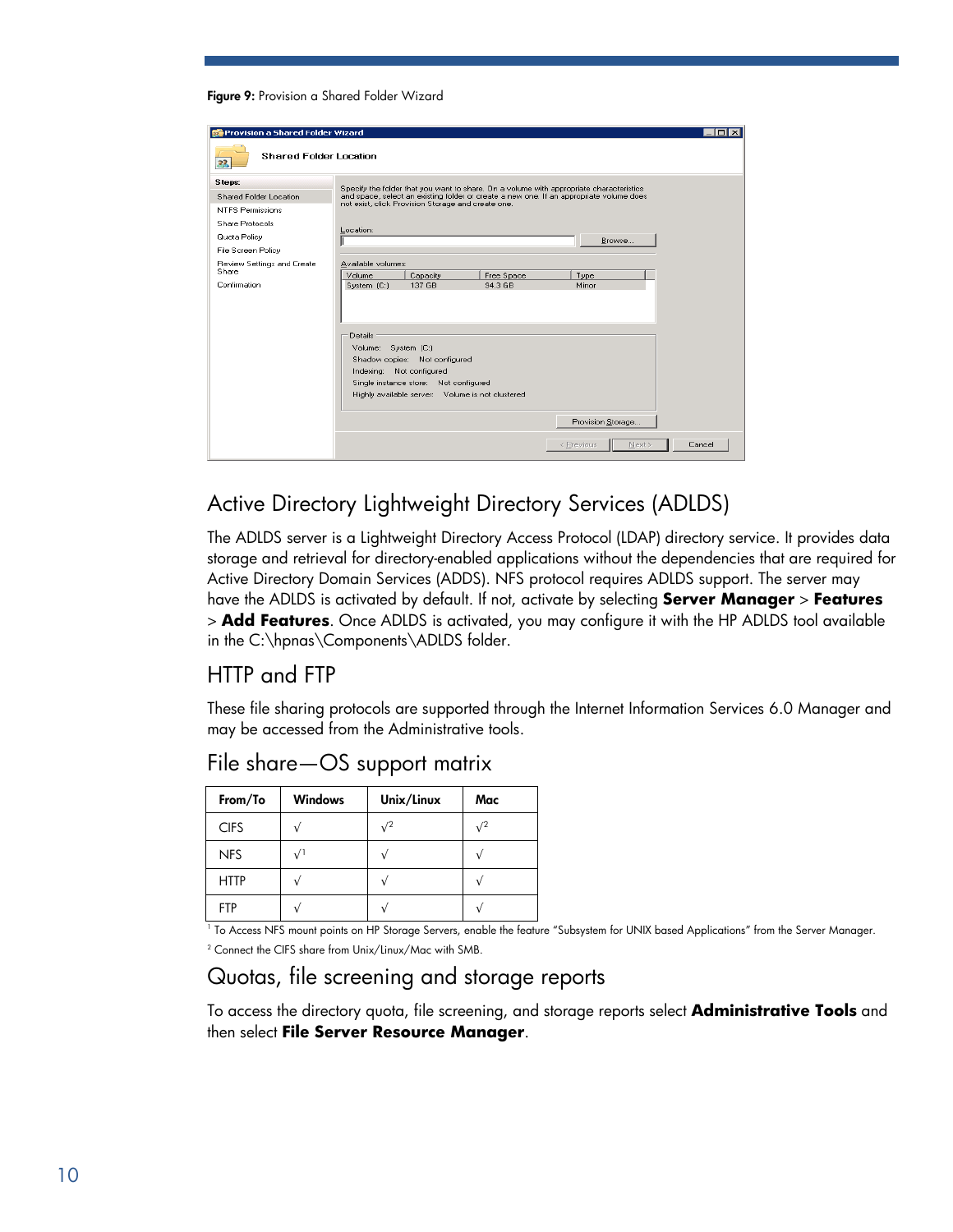#### Figure 10: File Server Resource Manager



To configure user quotas select **User quotas** under the properties of the specific share through Windows Explorer.

### <span id="page-10-0"></span>Distributed File Systems (DFS)

Distributed File Systems offer file share consolidation by unifying shares hosted in different servers to a single namespace. DFS also offers file replication across different servers. The DFS roles are enabled by default on all HP Storage Servers. To access DFS roles select **Administrative Tools**, and then select **Distributed File Systems**. For more information see

http://www.microsoft.com/windowsserversystem/dfs/default.mspx.

#### <span id="page-10-1"></span>Single Instance Storage (SIS) and indexing

SIS consolidates files hosted in single and multiple directories of a volume that has identical contents into a single primary repository, thus reducing the size of hosted storage. SIS can span across shares that are hosted on a volume. Indexing enables a faster search of files hosted on shares. Indexing is typically applied to a volume. To access these features, select either **Windows Explorer** or **Share and Storage Management**, and then select **Advanced** under Volume properties.

For more information on SIS and Indexing, see the following websites.

- Single Instance Storage: <http://www.microsoft.com/windowsserver2008/en/us/wss08/sis.aspx>
- Indexina: <http://www.microsoft.com/windows/products/winfamily/desktopsearch/technicalresources/indexing.mspx>

# <span id="page-10-2"></span>Block Sharing

### <span id="page-10-3"></span>iSCSI Target

The block storage support on Network Storage Servers is provided using Microsoft iSCSI Target. Microsoft iSCSI Target is accessible from Administrative tools. HP ASM provisions application storage (Exchange, SQL, and User-defined) using iSCSI Storage. For more information on Microsoft iSCSI Target, see the following websites: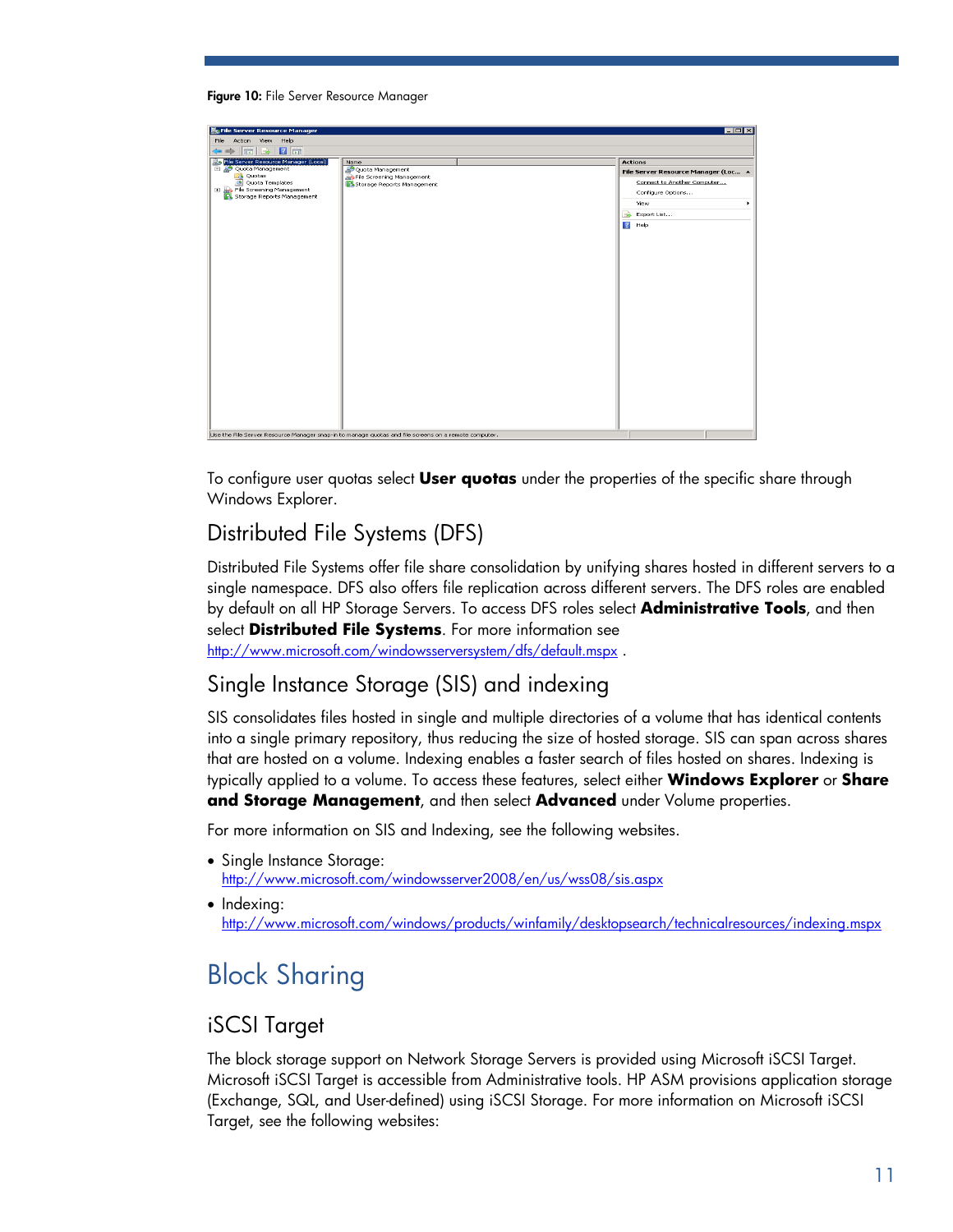- FAQ <http://www.microsoft.com/windowsserversystem/storage/iscsifaq.mspx>
- User guide [http://download.microsoft.com/download/A/E/9/AE91DEA1-66D9-417C-ADE4-](http://download.microsoft.com/download/A/E/9/AE91DEA1-66D9-417C-ADE4-92D824B871AF/uGuide.doc) [92D824B871AF/uGuide.doc](http://download.microsoft.com/download/A/E/9/AE91DEA1-66D9-417C-ADE4-92D824B871AF/uGuide.doc)

#### <span id="page-11-0"></span>iSCSI Initiator

Network Storage Servers is bundled with a Microsoft iSCSI initiator by default, which is accessible from Administrative tools. iSCSI Initiator may be used to connect external storage through iSCSI protocol.

## <span id="page-11-1"></span>Remote management

HP Storage Servers offer the following remote management support:

- Connection through Remote Desktop
- Connection through HP Integrated Lights Out
- Management access through the web

#### <span id="page-11-2"></span>Remote Desktop

Remote Desktop enables connection to the HP Storage Servers. To access the Remote Desktop Application, select **All Programs** > **Accessories** from the Start Menu on all Windows systems operating systems.

### <span id="page-11-3"></span>HP Integrated Lights Out (iLO)

iLO offers a comprehensive remote management by enabling the console access remotely through web. An iLO configuration tool is available on the HP Storage Server. To access the tool, select **HP Recommended Settings** in the HP Initial Configuration Assistant.

### <span id="page-11-4"></span>Management access through the web

The HP Server Manager is accessible through Internet Explorer. This feature requires ActiveX, JRE, and JavaScript enabled on the client's Internet Explorer.

## <span id="page-11-5"></span>Print server

HP Storage Server may also act as a print server by routing print jobs through HP Storage Server. All the latest HP print drivers are available in the C:\hpnas\Components\Print Drivers folder. Once the printers are configured, they may either be shared or made accessible over the internet with Microsoft Internet Information Server 6.0 Manager. For more information on Microsoft Print Services, see http://technet.microsoft.com/en-us/library/cc732378(WS.10).aspx.

### <span id="page-11-6"></span>HP SAN Storage Management Software

HP Storage Servers may act as a gateway to several HP SAN storage products. Also, the HP SAN Storage Management software may be installed on HP Storage Servers. More details on each of them are available below.

- HP Command View for EVA [http://h20000.www2.hp.com/bizsupport/TechSupport/ProductList.jsp?locale=en\\_US&taskId=135&prodSerie](http://h20000.www2.hp.com/bizsupport/TechSupport/ProductList.jsp?locale=en_US&taskId=135&prodSeriesId=471497&prodTypeId=12169) [sId=471497&prodTypeId=12169](http://h20000.www2.hp.com/bizsupport/TechSupport/ProductList.jsp?locale=en_US&taskId=135&prodSeriesId=471497&prodTypeId=12169)
- HP Command View for XP [http://h20000.www2.hp.com/bizsupport/TechSupport/Home.jsp?locale=en\\_US&prodTypeId=12169&prod](http://h20000.www2.hp.com/bizsupport/TechSupport/Home.jsp?locale=en_US&prodTypeId=12169&prodSeriesId=64820&cc=us) [SeriesId=64820&cc=us](http://h20000.www2.hp.com/bizsupport/TechSupport/Home.jsp?locale=en_US&prodTypeId=12169&prodSeriesId=64820&cc=us)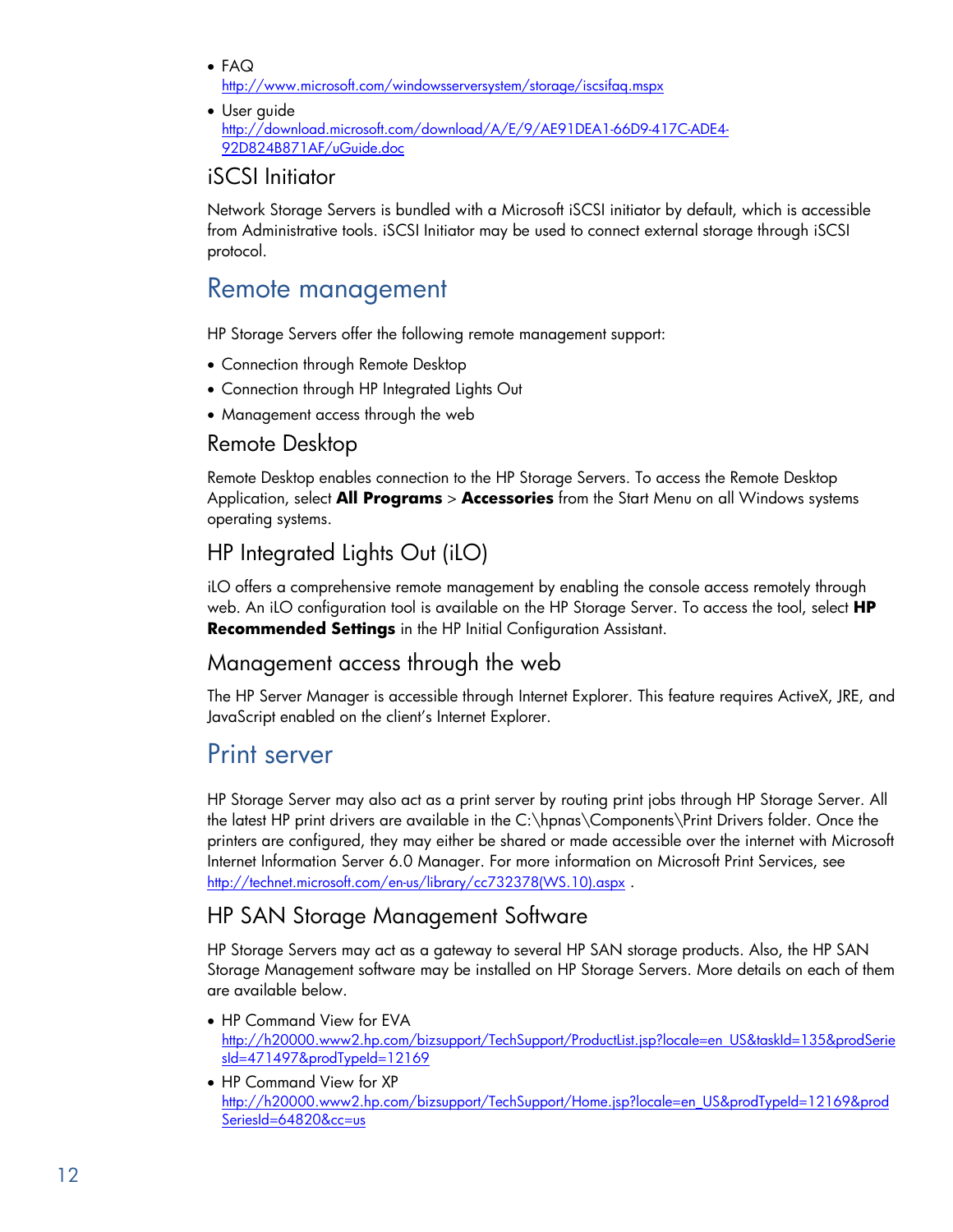• HP P4000 Software downloads: <https://h20392.www2.hp.com/portal/swdepot/displayProductInfo.do?productNumber=P4000SW>

# <span id="page-12-0"></span>Storage Solutions

The following software is recommended for hosting storage solutions on HP Storage Server.

### <span id="page-12-1"></span>Archiving

HP Storage Works Storage Mirroring: <http://h18006.www1.hp.com/products/storage/software/sm/>

### <span id="page-12-2"></span>Backup

- HP Data Protector Express (has integrated backup support with HP ASM) <http://h18000.www1.hp.com/products/storage/software/datapexp/>
- HP Data Protector <http://h71028.www7.hp.com/enterprise/w1/en/software/information-management-data-protector.html>
- HP StorageWorks D2D Backup Systems [http://www.compaq.com/storage/disk\\_storage/disk\\_to\\_disk/d2d/index.html](http://www.compaq.com/storage/disk_storage/disk_to_disk/d2d/index.html)

### <span id="page-12-3"></span>Snapshots

Snapshots on HP Storage Servers are available through the Microsoft Volume Shadow Copy Services (VSS) for both file and block services. HP ASM provides integrated snapshot management.

- For more information on using snapshots with HP ASM, see the user guide <http://bizsupport1.austin.hp.com/bc/docs/support/SupportManual/c02252381/c02252381.pdf>
- For more information on Microsoft Snapshot capabilities see the Microsoft TechNet: [http://technet.microsoft.com/en-us/library/cc738819\(WS.10\).aspx](http://technet.microsoft.com/en-us/library/cc738819(WS.10).aspx)

#### <span id="page-12-4"></span>Migration

- HP Storage Works Storage Mirroring <http://h18006.www1.hp.com/products/storage/software/sm/>
- Microsoft File Server Migration Tool [http://www.microsoft.com/downloads/details.aspx?FamilyID=d00e3eae-930a-42b0-b595-](http://www.microsoft.com/downloads/details.aspx?FamilyID=d00e3eae-930a-42b0-b595-66f462f5d87b&displaylang=en) [66f462f5d87b&displaylang=en](http://www.microsoft.com/downloads/details.aspx?FamilyID=d00e3eae-930a-42b0-b595-66f462f5d87b&displaylang=en)

#### <span id="page-12-5"></span>Replication

- HP Storage Works Storage Mirroring <http://h18006.www1.hp.com/products/storage/software/sm/>
- Microsoft Distribute File (DFS) <http://www.microsoft.com/windowsserversystem/dfs/default.mspx>

Microsoft DFS is enabled by default on HP Storage Servers.

## <span id="page-12-6"></span>**Clustering**

HP StorageWorks X3000 Network Storage Gateways offers High Availability solution through Microsoft Cluster Services (MSCS). For more information on MSCS, see <http://msdn.microsoft.com/en-us/library/ms952401.aspx>

### <span id="page-12-7"></span>Virtual Machine

• Hyper-V Storage Support [http://blogs.technet.com/b/josebda/archive/2009/02/02/step-by-step-using-the-microsoft-iscsi-software](http://blogs.technet.com/b/josebda/archive/2009/02/02/step-by-step-using-the-microsoft-iscsi-software-target-with-hyper-v-standalone-full-vhd.aspx)[target-with-hyper-v-standalone-full-vhd.aspx](http://blogs.technet.com/b/josebda/archive/2009/02/02/step-by-step-using-the-microsoft-iscsi-software-target-with-hyper-v-standalone-full-vhd.aspx)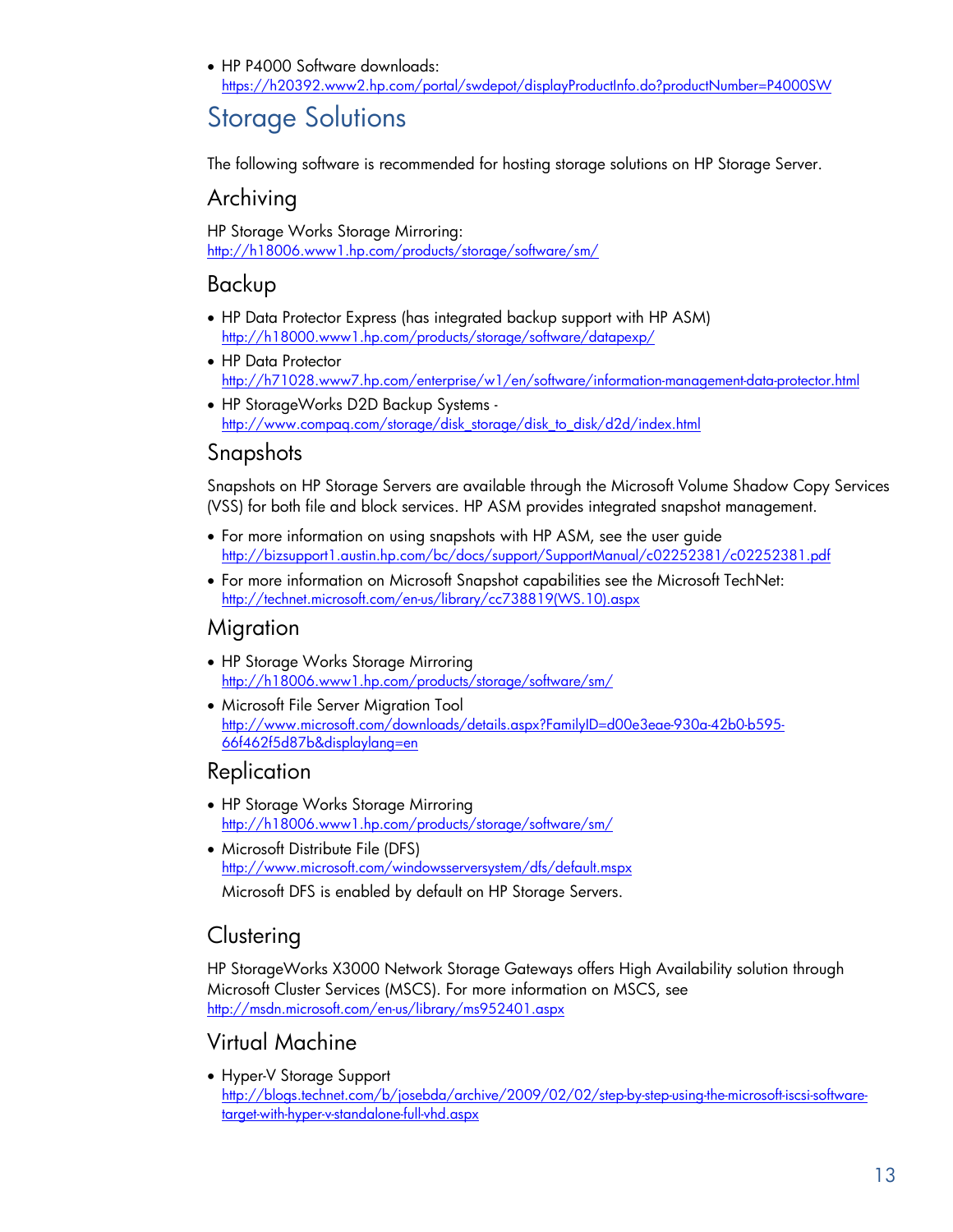• VMware Support

[http://www.vmware.com/resources/compatibility/search.php?action=search&deviceCategory=san&productI](http://www.vmware.com/resources/compatibility/search.php?action=search&deviceCategory=san&productId=1&advancedORbasic=advanced&maxDisplayRows=50&key=X&release%5B%5D=-1&datePosted=-1&partnerId%5B%5D=41&arrayTypeId%5B%5D=1&arrayTypeId%5B%5D=3&isSVA=0&rorre=0) [d=1&advancedORbasic=advanced&maxDisplayRows=50&key=X&release%5B%5D=-1&datePosted=-](http://www.vmware.com/resources/compatibility/search.php?action=search&deviceCategory=san&productId=1&advancedORbasic=advanced&maxDisplayRows=50&key=X&release%5B%5D=-1&datePosted=-1&partnerId%5B%5D=41&arrayTypeId%5B%5D=1&arrayTypeId%5B%5D=3&isSVA=0&rorre=0) [1&partnerId%5B%5D=41&arrayTypeId%5B%5D=1&arrayTypeId%5B%5D=3&isSVA=0&rorre=0](http://www.vmware.com/resources/compatibility/search.php?action=search&deviceCategory=san&productId=1&advancedORbasic=advanced&maxDisplayRows=50&key=X&release%5B%5D=-1&datePosted=-1&partnerId%5B%5D=41&arrayTypeId%5B%5D=1&arrayTypeId%5B%5D=3&isSVA=0&rorre=0)

#### <span id="page-13-0"></span>Event and Errors

- HP System Insight Manager <http://h18000.www1.hp.com/products/servers/management/hpsim/index.html>
- HP Storage Essentials <http://www.compaq.com/storage/software/srmgt/index.html>
- Microsoft System Center Operations Manager <http://www.microsoft.com/systemcenter/opsmgr/>